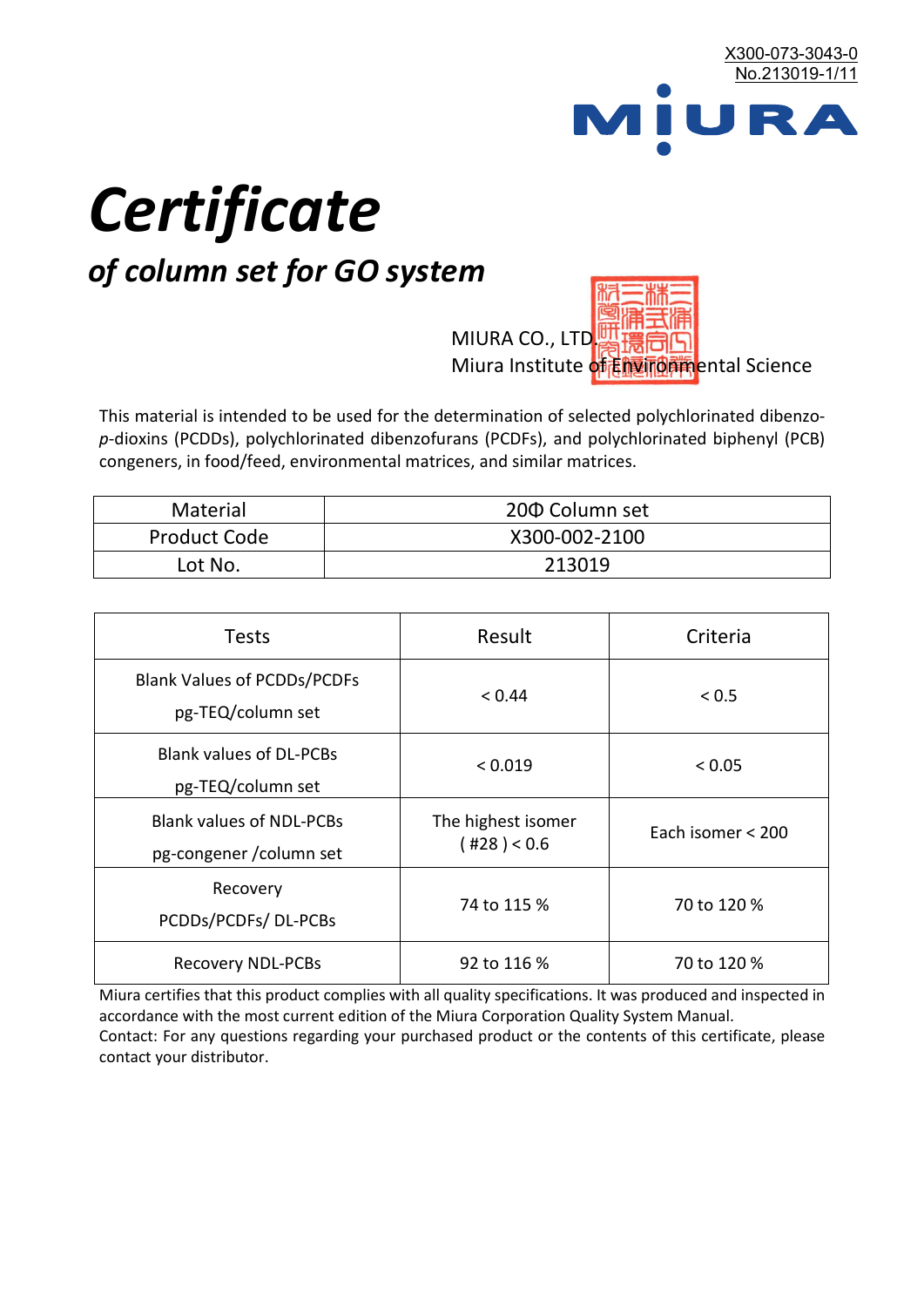### **DESCRIPTIONS**

**Lot Number:** The number mentioned on the labels on the column bag is the lot production number.

**Blank Level Values:** Blank level values, expressed as mass fractions (pg-TEQ per a column set), for selected PCB congeners, PCDD, and PCDF congeners are provided in Table 2. Blank level values are a reference value for which MIURA has the highest confidence in its accuracy, in that all known or suspected sources of bias have been investigated or taken into account (JIS K0311 or JIS K0312).

**Recovery Values (Sample):** Recovery values, expressed as percentages, are provided in Table 3 for selected mass labeled-PCB congeners, and selected mass labeled PCDD and PCDF congeners, based on selected mass labeled recovery standards added before GC-MS measurement. Recovery values meet EU regulations; however, the values meet the MIURA criteria for this certification, which are stricter than what is required by EU regulations.

#### **NOTICE AND WARNING TO USERS**

THE GO SYSTEM COLUMN SET IS INTENDED FOR DIOXIN ANALYTICAL USE ONLY, INCLUDING HAZARDOUS MATERIALS. BEFORE USE, READ THE SDS CAREFULLY; HANDLE PRODUCT AS A HAZARDOUS MATERIAL CAPABLE OF SKIN CORROSION AND/OR EYE DAMAGE.

#### **INSTRUCTIONS FOR STABILITY, STORAGE, AND USE**

**Stability and Storage:** The column set should be stored at room temperatures below 25 °C until use. It should not be frozen or exposed to sunlight or ultraviolet radiation. After removing from the bags, the contents should be used immediately, especially, because the concentration column (lower) "Alumina" can be deactivated under high-humidity. Storing of the removed column set is not recommended.

**Use:** If storing in a cold room or refrigerator, bring them to room temperature (let stand for approximately 30 min), remove water condensed on the surface of the bags. Carefully remove the bags to avoid damage of the column. Use the same lot number with one column set. For more information of column set refer to the operation manual.

#### **ANALYTICAL METHODS USED AT MIURA**

For preparation of blank test, several column sets chosen at random per lot production were allowed to reach ambient temperature; two types of the purification columns (upper: silver nitrate silica gel, and lower: sulfuric acid silica gel) were assembled, and 10 mL of n-hexane was added to wet the top of the column with the designated column cap and disposable syringe. Then, a known amount of internal standard solution (containing selected labeled PCB, PCDDs, and PCDFs congeners; as shown in Table 1) dissolved in 6 mL of n-hexane was added to the top of the column with disposable syringe, and the syringe was washed with 2 x 2 mL of n-hexane; the n-hexane was injected into the column again. Then, the purification columns assembled with the concentration columns (upper) and (lower) were set to the each system unit immediately. After two fractions (dioxin and PCB fractions) were obtained from each system unit, a known amount of the recovery standard solution was added to each concentration vessel. Finally, both fractions were concentrated using an evaporation system under nitrogen to 0.01 mL.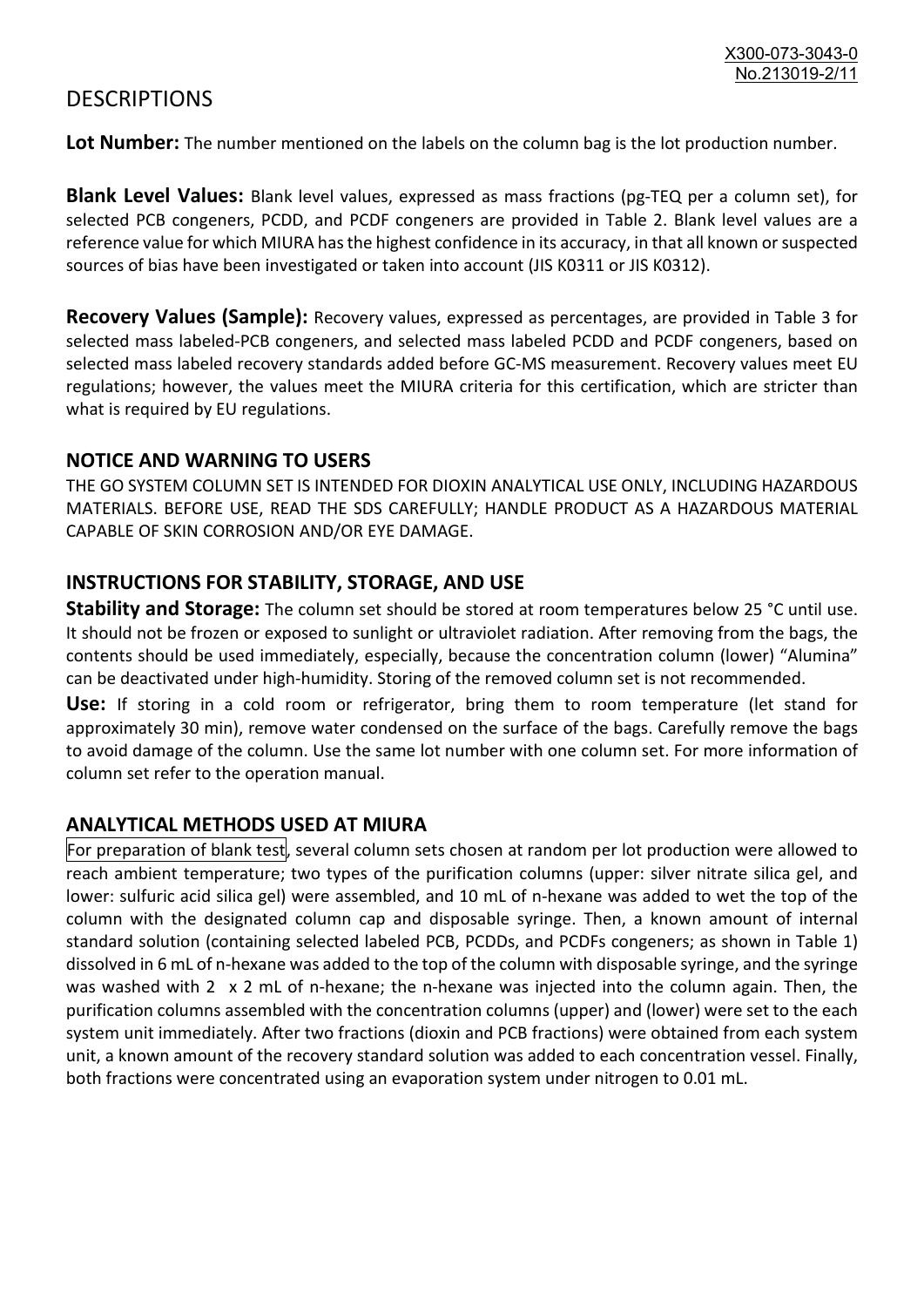X300-073-3043-0 No.213019-3/

| Compounds                   | Standard                      | Maker Code     | Maker                           | <b>Diluted</b><br>Concentration |
|-----------------------------|-------------------------------|----------------|---------------------------------|---------------------------------|
| PCDDs and PCDFs,<br>DL-PCBs | Internal Standard             | DF-SS-A        |                                 | $10$ ng/mL<br>in decane         |
|                             | <b>Internal Standard</b>      | DFP-LCS-B      |                                 |                                 |
|                             | Recovery (Surrogate) Standard | DF-IS-J        | Wellington<br>Laboratories Inc. |                                 |
| NDL-PCBs                    | Internal Standard             | <b>MBP-28</b>  |                                 |                                 |
|                             |                               | <b>MBP-52</b>  |                                 |                                 |
|                             |                               | MBP-101        |                                 |                                 |
|                             |                               | <b>MBP-138</b> |                                 |                                 |
|                             |                               | MBP-153        |                                 |                                 |
|                             | Recovery (Surrogate) Standard | <b>MBP-19</b>  |                                 |                                 |
|                             |                               | <b>MBP-70</b>  |                                 |                                 |
|                             |                               | <b>MBP-111</b> |                                 |                                 |
|                             |                               | MBP-162        |                                 |                                 |
|                             |                               | <b>MBP-178</b> |                                 |                                 |

Table 1. Standard solutions used for recovery tests.

The concentrated dioxin fraction was analyzed using gas chromatography / high resolution mass spectrometry (GC/HRMS) operated in electron impact (EI) mode. A 0.25 mm ID × 60 m fused silica capillary (BPX-DXN, TRAJAN) was used. The concentrated PCB fraction was analyzed using GC/HRMS operated in EI mode. A 0.25 mm ID × 60 m fused silica capillary (HT8-PCB, TRAJAN) was used. All injections were 2 μL using a splitless inlet. The results, blank level values, are provided in Table 2. The chromatograms of each compounds are shown at page 6 and after. Furthermore, the dioxin and PCB fractions were analyzed using gas chromatography / low resolution mass spectrometry operated in total ion scan (m/z 50 to 500) mode, to confirm if interferences may affect determination of target compounds by GC/HRMS are included in the fractions, the chromatograms are not shown here.

For the recovery test (sample), The sunflower seed oil from Helianthus annuus (S5007-1L, Sigma Aldrich) was dissolved in 2 mL of n-hexane. A known amount of the internal standard solution was added to the flask, mixed, and allowed to equilibrate. First, several column sets chosen at random per lot production were allowed to reach ambient temperature; the purification columns (upper) and (lower) were assembled. 10 mL of n-hexane was added to wet the top of the column with the designated column cap and disposable syringe. Then, the sample with the internal standard was injected into the top of the column with the disposable syringe, and the syringe was washed with 2 x 2 mL of n-hexane; the n-hexane was injected into the column again. The purification column was assembled with the concentration column (upper) and (lower), and set to the each system unit immediately. After obtaining two fractions from the system unit, the dioxin and PCB fractions were concentrated using an evaporation system under nitrogen to approximately 0.01 mL. After the addition of a known amount of recovery standard solution, the both fractions were concentrated to 0.02 mL; then dioxin and PCB in each fractions were analyzed using GC/HRMS as mentioned above test. The inspection results is displayed in Table 3.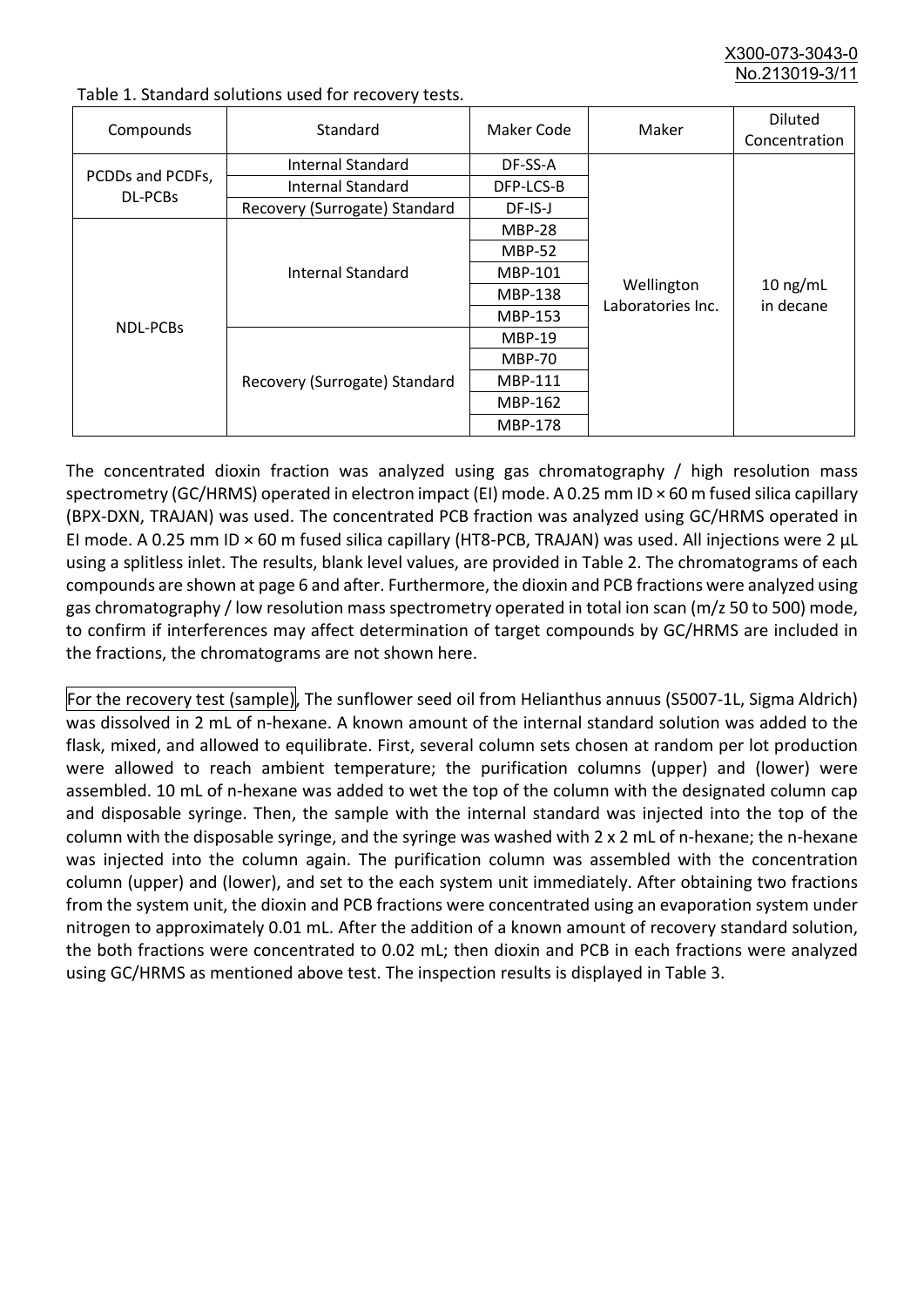X300-073-3043-0 No.213019-4/11

|  | Table 2 Blank levels of dioxins (PCDDs/PCDFs and DL-PCBs) and NDL-PCBs per column set. |
|--|----------------------------------------------------------------------------------------|
|--|----------------------------------------------------------------------------------------|

| abic 2 Diarik icveis of dioxins (I CDD3/TCDTs and DET CD3/ and NDET CD3 pcr column sett.<br>Congener | Concentration | <b>LOQ</b> | <b>LOD</b> | $S/N=3$   | TEQ*      |
|------------------------------------------------------------------------------------------------------|---------------|------------|------------|-----------|-----------|
|                                                                                                      | pg/column     | pg/column  | pg/column  | pg/column | pg/column |
| 2,3,7,8-TeCDD                                                                                        | <b>ND</b>     | 0.29       | 0.09       | 0.04      | 0.09      |
| 1,2,3,7,8-PeCDD                                                                                      | <b>ND</b>     | 0.30       | 0.09       | 0.09      | 0.09      |
| 1,2,3,4,7,8-HxCDD                                                                                    | <b>ND</b>     | 0.8        | 0.2        | 0.2       | 0.02      |
| 1,2,3,6,7,8-HxCDD                                                                                    | <b>ND</b>     | 0.7        | 0.2        | 0.2       | 0.02      |
| 1,2,3,7,8,9-HxCDD                                                                                    | <b>ND</b>     | 0.8        | 0.2        | 0.2       | 0.02      |
| 1,2,3,4,6,7,8-HpCDD                                                                                  | <b>ND</b>     | 1.3        | 0.4        | 0.2       | 0.004     |
| <b>OCDD</b>                                                                                          | <b>ND</b>     | 1.9        | 0.6        | 0.09      | 0.00018   |
| 2,3,7,8-TeCDF                                                                                        | <b>ND</b>     | 0.9        | 0.3        | 0.09      | 0.03      |
| 1,2,3,7,8-PeCDF                                                                                      | <b>ND</b>     | 0.8        | 0.2        | 0.1       | 0.006     |
| 2,3,4,7,8-PeCDF                                                                                      | <b>ND</b>     | 0.5        | 0.2        | 0.1       | 0.06      |
| 1,2,3,4,7,8-HxCDF                                                                                    | <b>ND</b>     | 0.6        | 0.2        | 0.02      | 0.02      |
| 1,2,3,6,7,8-HxCDF                                                                                    | <b>ND</b>     | 0.9        | 0.3        | 0.02      | 0.03      |
| 1,2,3,7,8,9-HxCDF                                                                                    | <b>ND</b>     | 0.6        | 0.2        | 0.02      | 0.02      |
| 2,3,4,6,7,8-HxCDF                                                                                    | <b>ND</b>     | 0.6        | 0.2        | 0.02      | 0.02      |
| 1,2,3,4,6,7,8-HpCDF                                                                                  | <b>ND</b>     | 1.0        | 0.3        | 0.04      | 0.003     |
| 1,2,3,4,7,8,9-HpCDF                                                                                  | <b>ND</b>     | 1.1        | 0.3        | 0.05      | 0.003     |
| <b>OCDF</b>                                                                                          | <b>ND</b>     | 2.0        | 0.6        | 0.08      | 0.00018   |
| #81 (3,4,4',5-TeCB)                                                                                  | <b>ND</b>     | 0.7        | 0.2        | 0.04      | 0.00006   |
| #77 (3,3',4,4'-TeCB)                                                                                 | <b>ND</b>     | 1.5        | 0.5        | 0.04      | 0.00005   |
| #126 (3,3',4,4',5-PeCB)                                                                              | <b>ND</b>     | 0.4        | 0.1        | 0.1       | 0.01      |
| #169 (3,3',4,4',5,5'-HxCB)                                                                           | <b>ND</b>     | 0.9        | 0.3        | 0.06      | 0.009     |
| #123 (2',3,4,4',5-PeCB)                                                                              | <b>ND</b>     | 0.4        | 0.1        | 0.07      | 0.000003  |
| #118 (2,3',4,4',5-PeCB)                                                                              | <b>ND</b>     | 0.7        | 0.2        | 0.06      | 0.000006  |
| #105 (2,3,3',4,4'-PeCB)                                                                              | <b>ND</b>     | 0.4        | 0.1        | 0.05      | 0.000003  |
| #114 (2,3,4,4',5-PeCB)                                                                               | <b>ND</b>     | 0.6        | 0.2        | 0.06      | 0.000006  |
| #167 (2,3',4,4',5,5'-HxCB)                                                                           | <b>ND</b>     | 0.4        | 0.1        | 0.06      | 0.000003  |
| #156 (2,3,3',4,4',5-HxCB)                                                                            | <b>ND</b>     | 0.5        | 0.1        | 0.06      | 0.000003  |
| #157 (2,3,3',4,4',5'-HxCB)                                                                           | <b>ND</b>     | 0.6        | 0.2        | 0.06      | 0.000006  |
| #189 (2,3,3',4,4',5,5'-HpCB)                                                                         | <b>ND</b>     | 0.4        | 0.1        | 0.04      | 0.000003  |
| #28 (2,4,4'-TrCB)                                                                                    | 0.6           | 0.4        | 0.1        | 0.05      |           |
| #52 (2,2',5,5'-TeCB)                                                                                 | <b>ND</b>     | 0.3        | 0.1        | 0.07      |           |
| #101 (2,2',4,5,5'-PeCB)                                                                              | <b>ND</b>     | 0.4        | 0.1        | 0.07      |           |
| #138 (2,2',3,4,4',5'-HxCB)                                                                           | <b>ND</b>     | 0.6        | 0.2        | 0.06      |           |
| #153 (2,2',4,4',5,5'-HxCB)                                                                           | <b>ND</b>     | 1.1        | 0.3        | 0.07      |           |
| #180 (2,2',3,4,4',5,5'-HpCB)                                                                         | <b>ND</b>     | 0.6        | 0.2        | 0.09      |           |

\* TEQ: Toxicity Equivalents (are applied WHO-TEF(2006))

- 1. The figures in the parentheses in the concentration of actual measurement denote the concentration of the LOD or more and less than the LOQ.
- 2. ND in the concentration of actual measurement denotes less than the LOD.
- 3. TEQ are calculated with an actual measurement which is the concentration of the LOQ or more, and an actual measurement which is the concentration of the LOD or more and less than the LOQ, respectively. For values less than the LOD, TEQ are calculated with the LOD.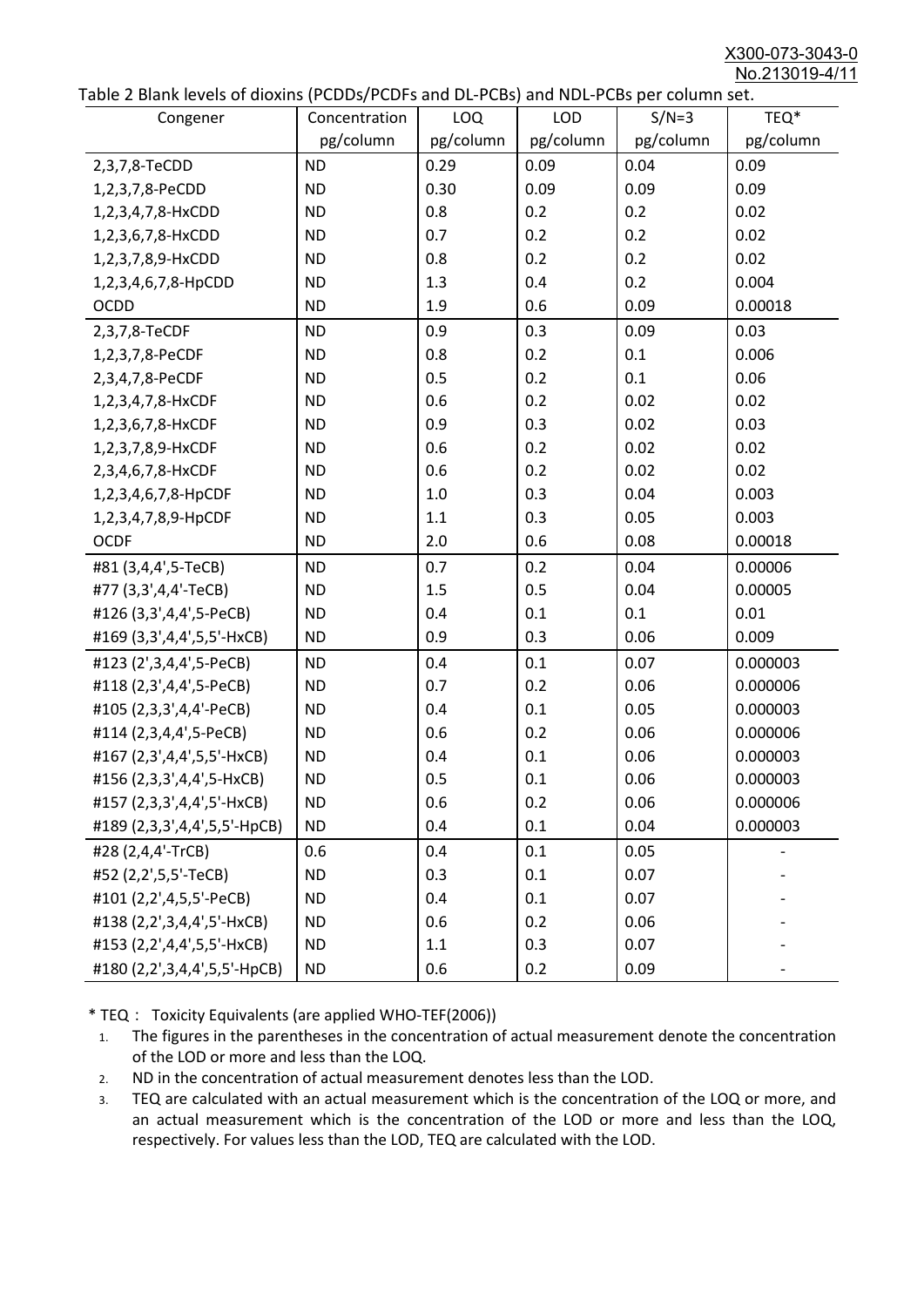| uwic J.<br><u>RECOVERTS OF RESERVED INTERNATION STATIONS</u> |        |
|--------------------------------------------------------------|--------|
| Congener                                                     | Sample |
| 2,3,7,8-TeCDD                                                | 74 %   |
| 1,2,3,7,8-PeCDD                                              | 87%    |
| 1,2,3,4,7,8-HxCDD                                            | 88%    |
| 1,2,3,6,7,8-HxCDD                                            | 93 %   |
| 1,2,3,7,8,9-HxCDD                                            | 87%    |
| 1,2,3,4,6,7,8-HpCDD                                          | 92%    |
| <b>OCDD</b>                                                  | 82%    |
| 2,3,7,8-TeCDF                                                | 84 %   |
| 1,2,3,7,8-PeCDF                                              | 90%    |
| 2,3,4,7,8-PeCDF                                              | 92%    |
| 1,2,3,4,7,8-HxCDF                                            | 84 %   |
| 1,2,3,6,7,8-HxCDF                                            | 87%    |
| 1,2,3,7,8,9-HxCDF                                            | 94 %   |
| 2,3,4,6,7,8-HxCDF                                            | 90%    |
| 1,2,3,4,6,7,8-HpCDF                                          | 89%    |
| 1,2,3,4,7,8,9-HpCDF                                          | 88%    |
| <b>OCDF</b>                                                  | 83%    |
| #81 (3,4,4',5-TeCB)                                          | 85%    |
| #77 (3,3',4,4'-TeCB)                                         | 83%    |
| #126 (3,3',4,4',5-PeCB)                                      | 86%    |
| #169 (3,3',4,4',5,5'-HxCB)                                   | 87%    |
| #123 (2',3,4,4',5-PeCB)                                      | 96 %   |
| #118 (2,3',4,4',5-PeCB)                                      | 92%    |
| #105 (2,3,3',4,4'-PeCB)                                      | 92%    |
| #114 (2,3,4,4',5-PeCB)                                       | 94 %   |
| #167 (2,3',4,4',5,5'-HxCB)                                   | 95 %   |
| #156 (2,3,3',4,4',5-HxCB)                                    | 98%    |
| #157 (2,3,3',4,4',5'-HxCB)                                   | 92 %   |
| #189 (2,3,3',4,4',5,5'-HpCB)                                 | 115 %  |
| #28 (2,4,4'-TrCB)                                            | 116 %  |
| #52 (2,2',5,5'-TeCB)                                         | 95 %   |
| #101 (2,2',4,5,5'-PeCB)                                      | 93 %   |
| #138 (2,2',3,4,4',5'-HxCB)                                   | 96 %   |
| #153 (2,2',4,4',5,5'-HxCB)                                   | 92%    |
| #180 (2,2',3,4,4',5,5'-HpCB)                                 | 107%   |

Table 3. Recoveries of labeled internal standards.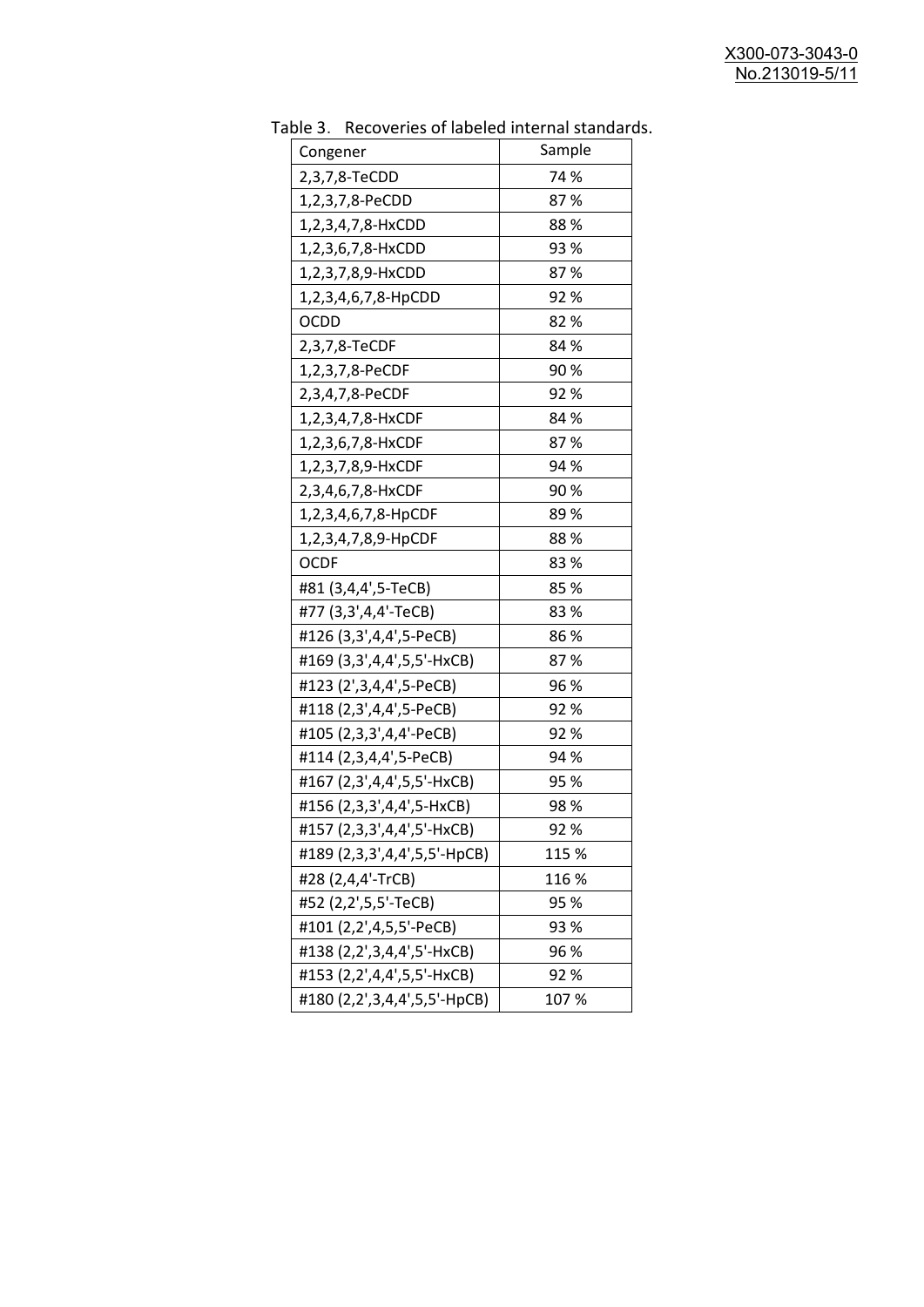

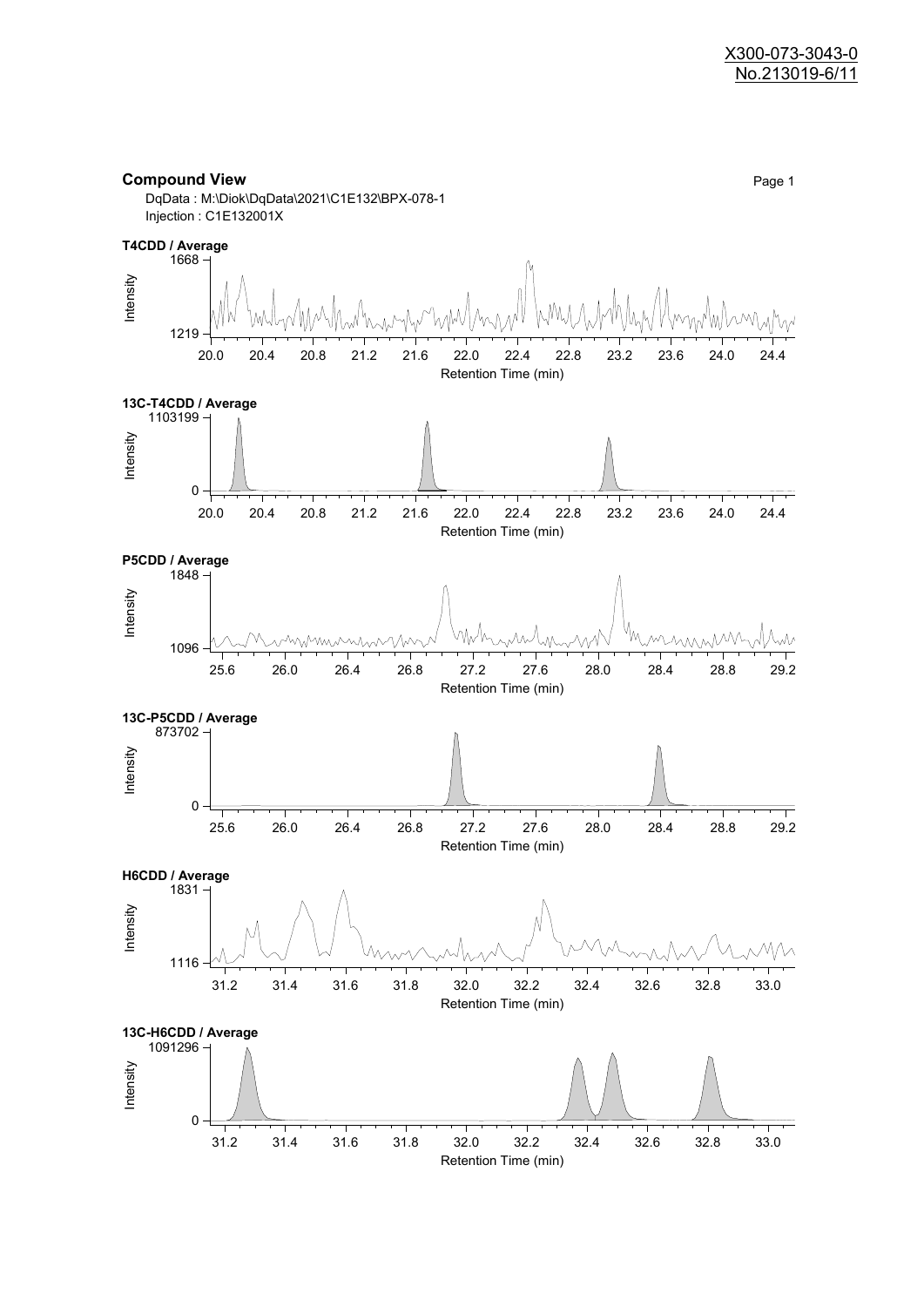#### X300-073-3043-0 No.213019-7/11

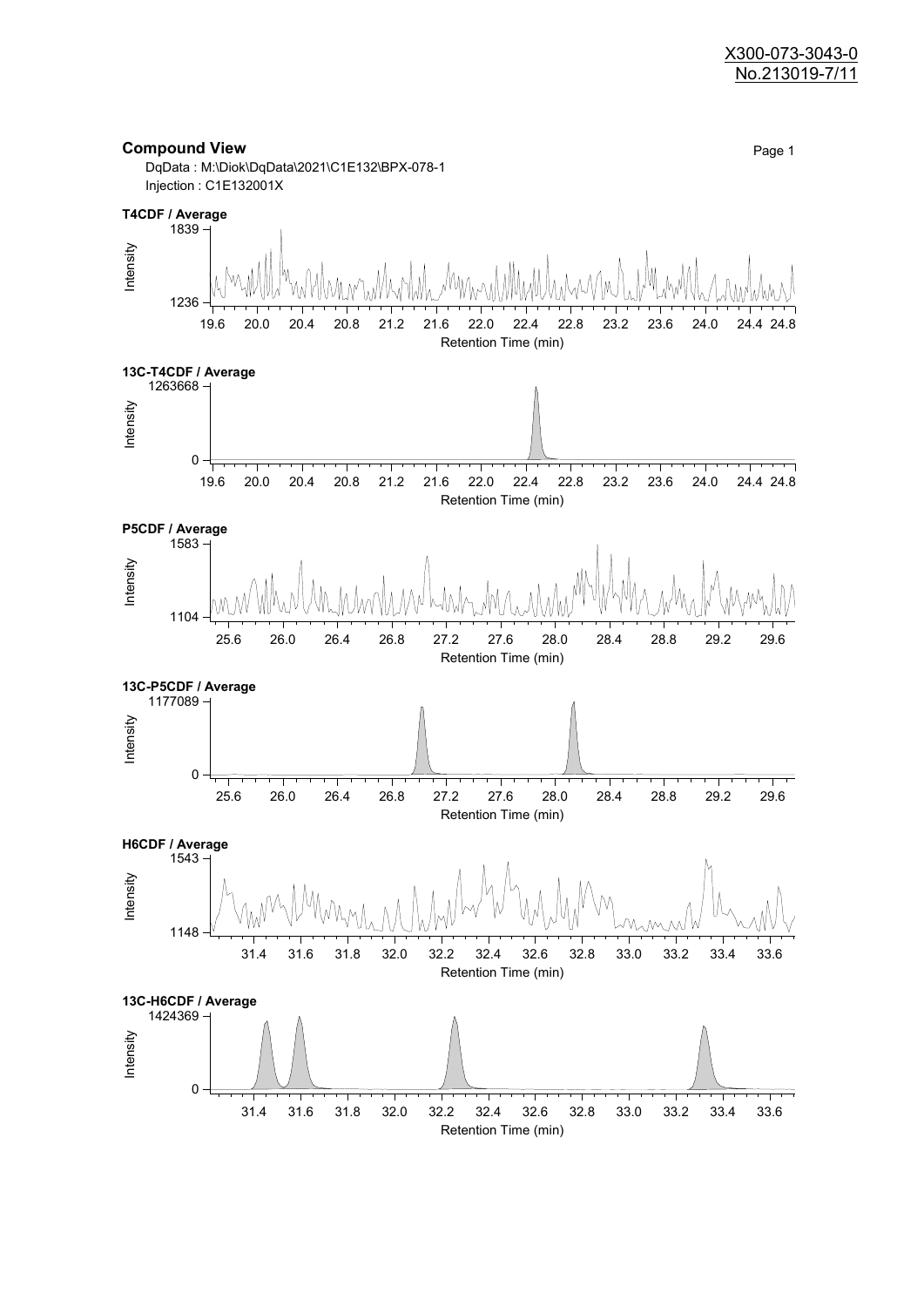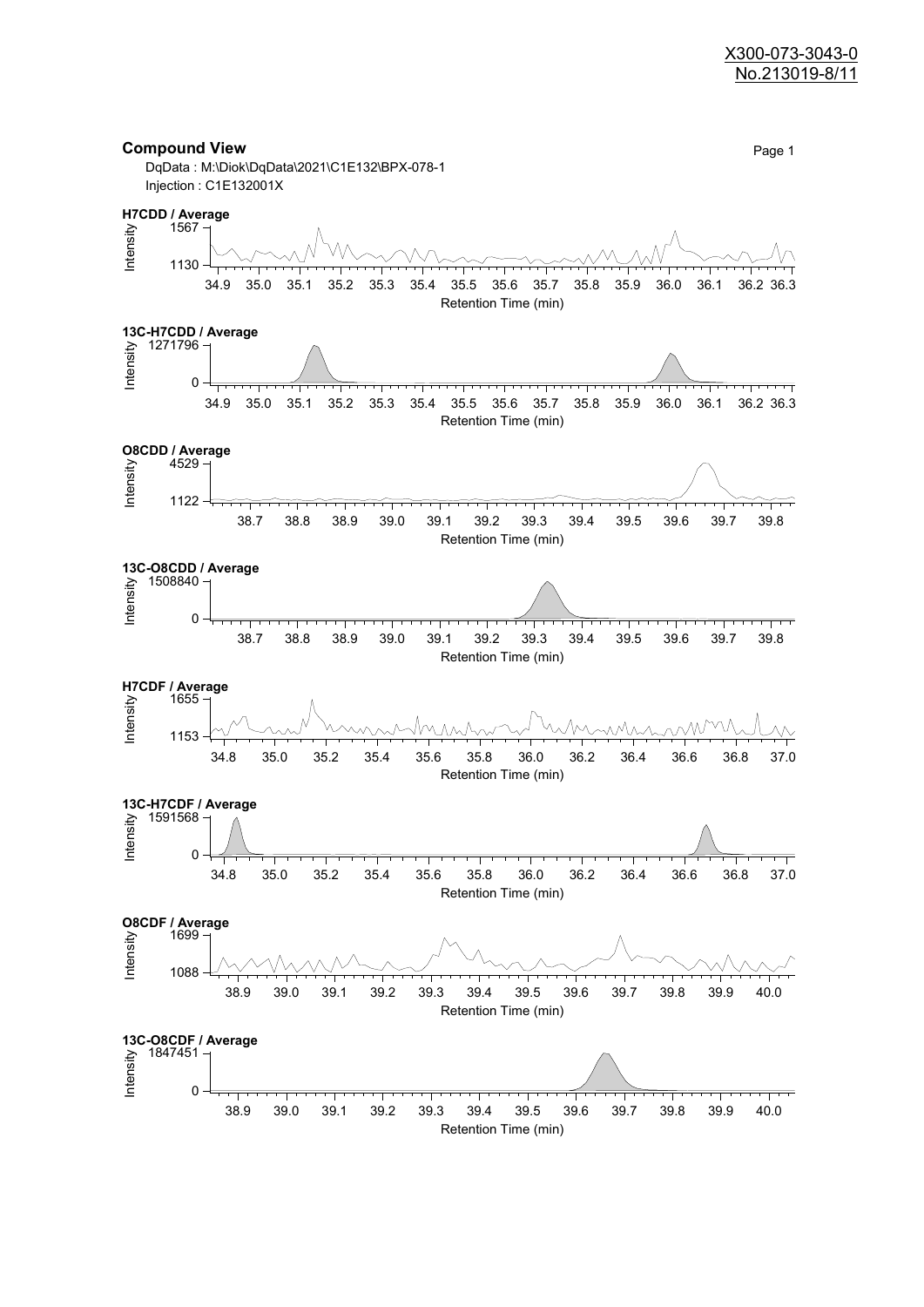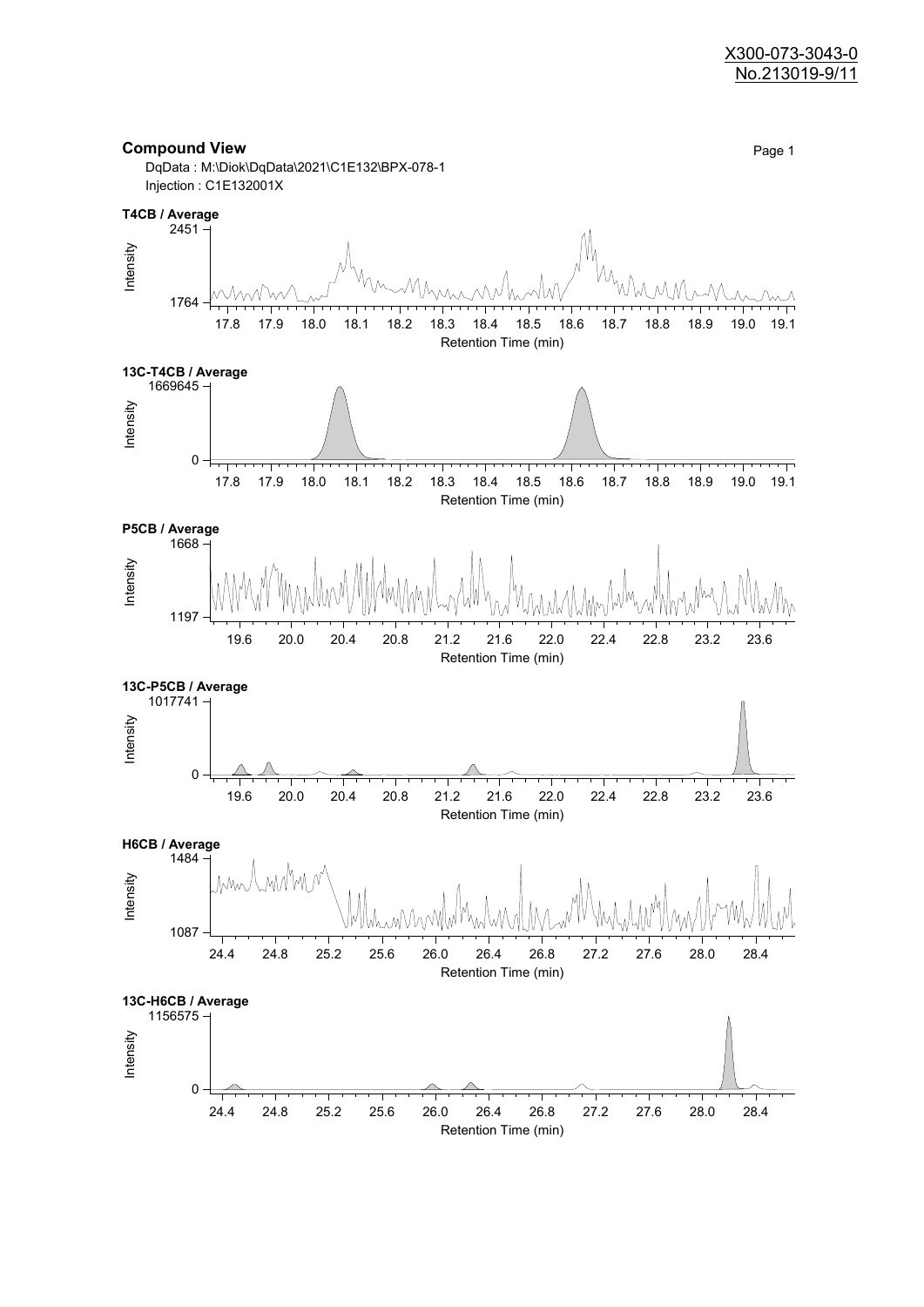